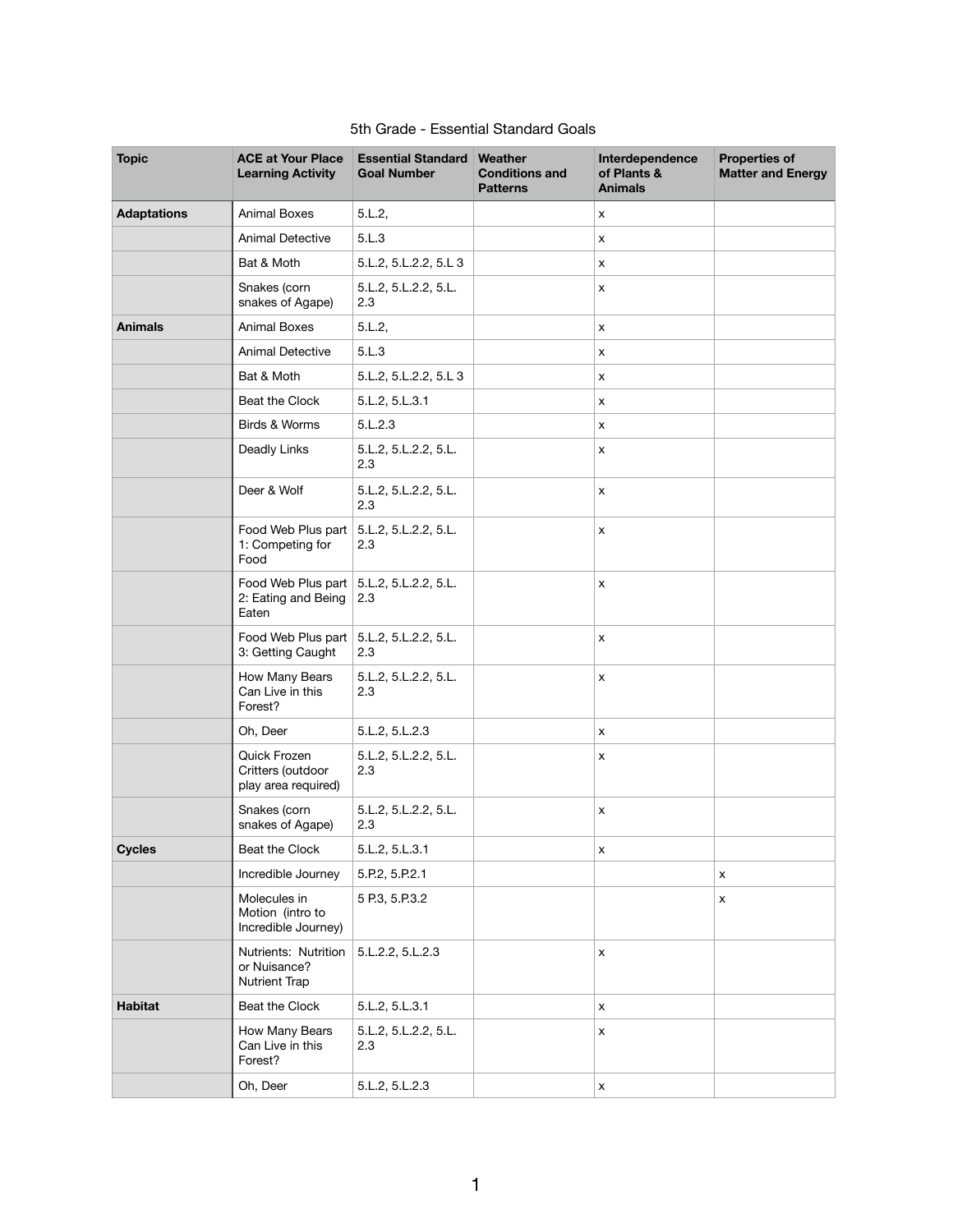| <b>Topic</b>                                 | <b>ACE at Your Place</b><br><b>Learning Activity</b>                      | <b>Essential Standard Weather</b><br><b>Goal Number</b> | <b>Conditions and</b><br><b>Patterns</b> | Interdependence<br>of Plants &<br><b>Animals</b> | <b>Properties of</b><br><b>Matter and Energy</b> |
|----------------------------------------------|---------------------------------------------------------------------------|---------------------------------------------------------|------------------------------------------|--------------------------------------------------|--------------------------------------------------|
| Interdependence/<br>Interrelationsips        | Bat & Moth                                                                | 5.L.2, 5.L.2.2, 5.L 3                                   |                                          | $\boldsymbol{\mathsf{X}}$                        |                                                  |
|                                              | Beat the Clock                                                            | 5.L.2, 5.L.3.1                                          |                                          | $\boldsymbol{\mathsf{X}}$                        |                                                  |
|                                              | Birds & Worms                                                             | 5.L.2.3                                                 |                                          | $\boldsymbol{\mathsf{x}}$                        |                                                  |
|                                              | Deadly Links                                                              | 5.L.2, 5.L.2.2, 5.L.<br>2.3                             |                                          | X                                                |                                                  |
|                                              | Deer & Wolf                                                               | 5.L.2, 5.L.2.2, 5.L.<br>2.3                             |                                          | $\boldsymbol{\mathsf{X}}$                        |                                                  |
|                                              | Food Web Plus part   5.L.2, 5.L.2.2, 5.L.<br>1: Competing for<br>Food     | 2.3                                                     |                                          | $\boldsymbol{\mathsf{X}}$                        |                                                  |
|                                              | Food Web Plus part   5.L.2, 5.L.2.2, 5.L.<br>2: Eating and Being<br>Eaten | 2.3                                                     |                                          | X                                                |                                                  |
|                                              | Food Web Plus part   5.L.2, 5.L.2.2, 5.L.<br>3: Getting Caught            | 2.3                                                     |                                          | $\boldsymbol{\mathsf{X}}$                        |                                                  |
|                                              | How Many Bears<br>Can Live in this<br>Forest?                             | 5.L.2, 5.L.2.2, 5.L.<br>2.3                             |                                          | $\boldsymbol{\mathsf{X}}$                        |                                                  |
|                                              | Nutrients: Nutrition<br>or Nuisance?<br><b>Nutrient Trap</b>              | 5.L.2.2, 5.L.2.3                                        |                                          | X                                                |                                                  |
|                                              | Oh, Deer                                                                  | 5.L.2, 5.L.2.3                                          |                                          | $\boldsymbol{\mathsf{x}}$                        |                                                  |
|                                              | Quick Frozen<br>Critters (outdoor<br>play area required)                  | 5.L.2, 5.L.2.2, 5.L.<br>2.3                             |                                          | X                                                |                                                  |
|                                              | Snakes (corn<br>snakes of Agape)                                          | 5.L.2, 5.L.2.2, 5.L.<br>2.3                             |                                          | $\boldsymbol{\mathsf{X}}$                        |                                                  |
|                                              | <b>Wetland Metaphors</b>                                                  | 5.L.2, 5.L.2.1, 5.L.<br>2.3                             |                                          | $\boldsymbol{\mathsf{X}}$                        |                                                  |
| <b>Plants</b>                                | Nutrients: Nutrition<br>or Nuisance?<br><b>Nutrient Trap</b>              | 5.L.2.2, 5.L.2.3                                        |                                          | X                                                |                                                  |
|                                              | Wetland Metaphors                                                         | 5.L.2, 5.L.2.1, 5.L.<br>2.3                             |                                          | $\boldsymbol{\mathsf{X}}$                        |                                                  |
| <b>Predator/Prey</b><br><b>Relationships</b> | <b>Animal Boxes</b>                                                       | 5.L.2,                                                  |                                          | $\pmb{\mathsf{X}}$                               |                                                  |
|                                              | <b>Animal Detective</b>                                                   | 5.L.3                                                   |                                          | X                                                |                                                  |
|                                              | Bat & Moth                                                                | 5.L.2, 5.L.2.2, 5.L 3                                   |                                          | X                                                |                                                  |
|                                              | Birds & Worms                                                             | 5.L.2.3                                                 |                                          | $\pmb{\mathsf{X}}$                               |                                                  |
|                                              | Deadly Links                                                              | 5.L.2, 5.L.2.2, 5.L.<br>2.3                             |                                          | X                                                |                                                  |
|                                              | Deer & Wolf                                                               | 5.L.2, 5.L.2.2, 5.L.<br>2.3                             |                                          | $\boldsymbol{\mathsf{X}}$                        |                                                  |
|                                              | Food Web Plus part   5.L.2, 5.L.2.2, 5.L.<br>1: Competing for<br>Food     | 2.3                                                     |                                          | $\pmb{\mathsf{X}}$                               |                                                  |